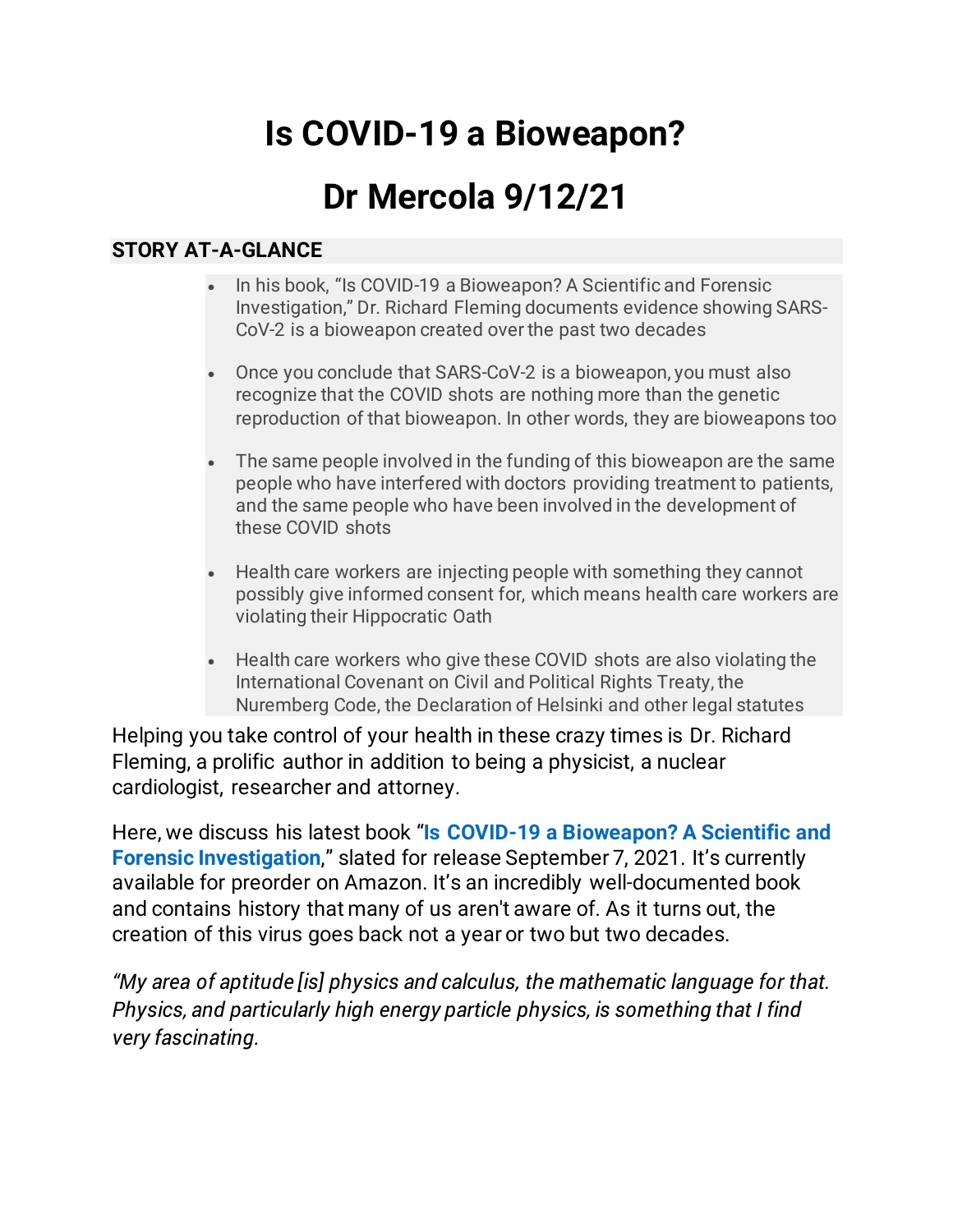*I eventually wound up doing some of that later on in life as a nuclear cardiologist. So, [I've done] 53 years of research in physics, and in medicine, I actually developed the inflammation in heart disease theory and presented it to American Heart in 1994.*

*I joined American Heart in 1976 as the youngest faculty member at that time, and I got put in several standing committees as a result — basic and advanced cardiac life support as well as the physician cholesterol education faculty.*

*I did a lot of research on dietary influences and factors that are critical, not only for in the end — heart disease — but other chronic inflammatory diseases, be that cerebrovascular diseases, strokes, diabetes or cancer,"* Fleming explains.

### **Standing on Principles of Ethics**

Fleming is also a scientific reviewer for more than 16 different journals. He was on the external clinical review board for The Lancet, but quit in protest of the fake hydroxychloroquine article they published  $-$  an act I believe demonstrates his dedication to scientific integrity. He also resigned from the British Medical Journal Open Quality due to similar concerns.

*"Eventually we either stand behind principles or we acquiesce and become nothing more than the German doctors of Nazi Germany during World War II,"* he says. *"And as history showed us, they eventually paid a price at the Nuremberg Trials …*

*There are people — powers that be — that think that they have things going their direction, but it's very clear to me that they're not confident that they've got everybody under control. The way in which this is all being handled demonstrates that they're more worried about the truth coming out than not. And I think they're worried about the consequences, as they should be."*

## **Digging Up the Truth**

Early on in 2020, Fleming started researching treatment options for SARS-CoV-2 using the Fleming Method, which you can learn more about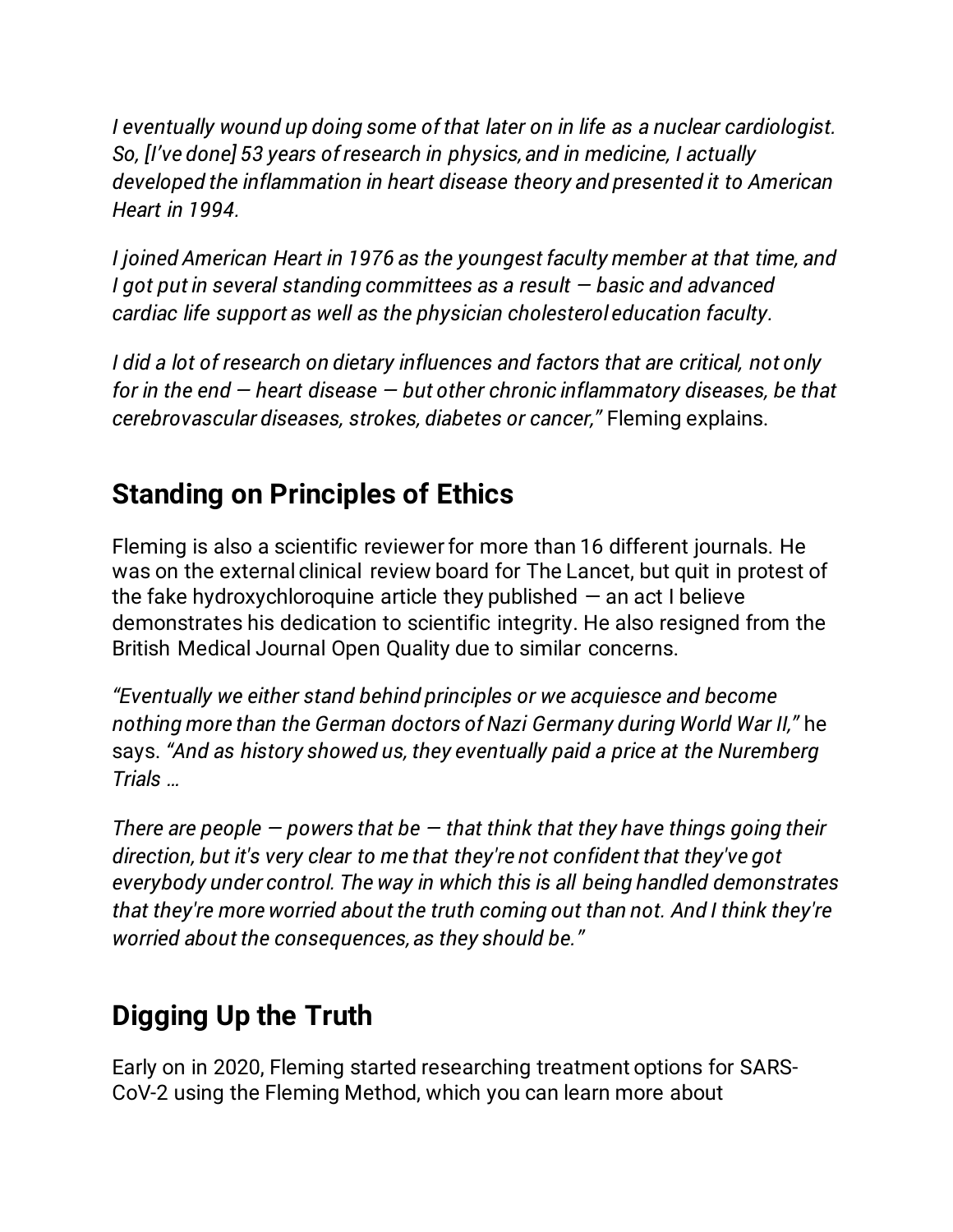on **[flemingmethod.com](https://www.flemingmethod.com/)**. Using this method, you can measure how a given intervention works on the tissue level, and how infection or inflammation is responding to the treatment.

He ended up developing 52 treatment combinations, and over the course of that study, the length of hospitalization stays went from five to six weeks down to one to two weeks. But he also learned something else.

*"In the process of doing that research, I dug more and more and investigated what was going on, and that led me into the background of the research that many of these people had been doing,"* Fleming explains.

*"Tens of millions of dollars have been funneled out of the U.S., and Anthony Fauci has helped with that. He's been on those committees. You can see the grant numbers in the book."*

#### **Is COVID-19 a Bioweapon?**

While gain-of-function can be used for benevolent purposes, it can just as easily be used for nefarious ones, "and that's kind of what you see happening," Fleming says.

*"You see real efforts to produce viruses, coronaviruses, in particular. Spike proteins of coronaviruses to be even more specific, as I show in the book, paid for by the federal government by people who say they were not involved in gain-offunction research.*

*Well, their fingerprints are on the documents, or on the published papers or on the grants or on the patents. You can't say that you're not involved in things when the documents show differently. They show the work and the money that came out of the federal government that went to Peter Daszak at EcoHealth, that went to Ralph Baric at the University of North Carolina, Shi Zhengli at the Wuhan Institute of Virology and other places.*

*For me, as a researcher, obviously, once I start to investigate something, the only way you can stop me from doing that is to put a bullet in my head. Otherwise, I'm going to stay after it. There are things that are not in the book that are going to*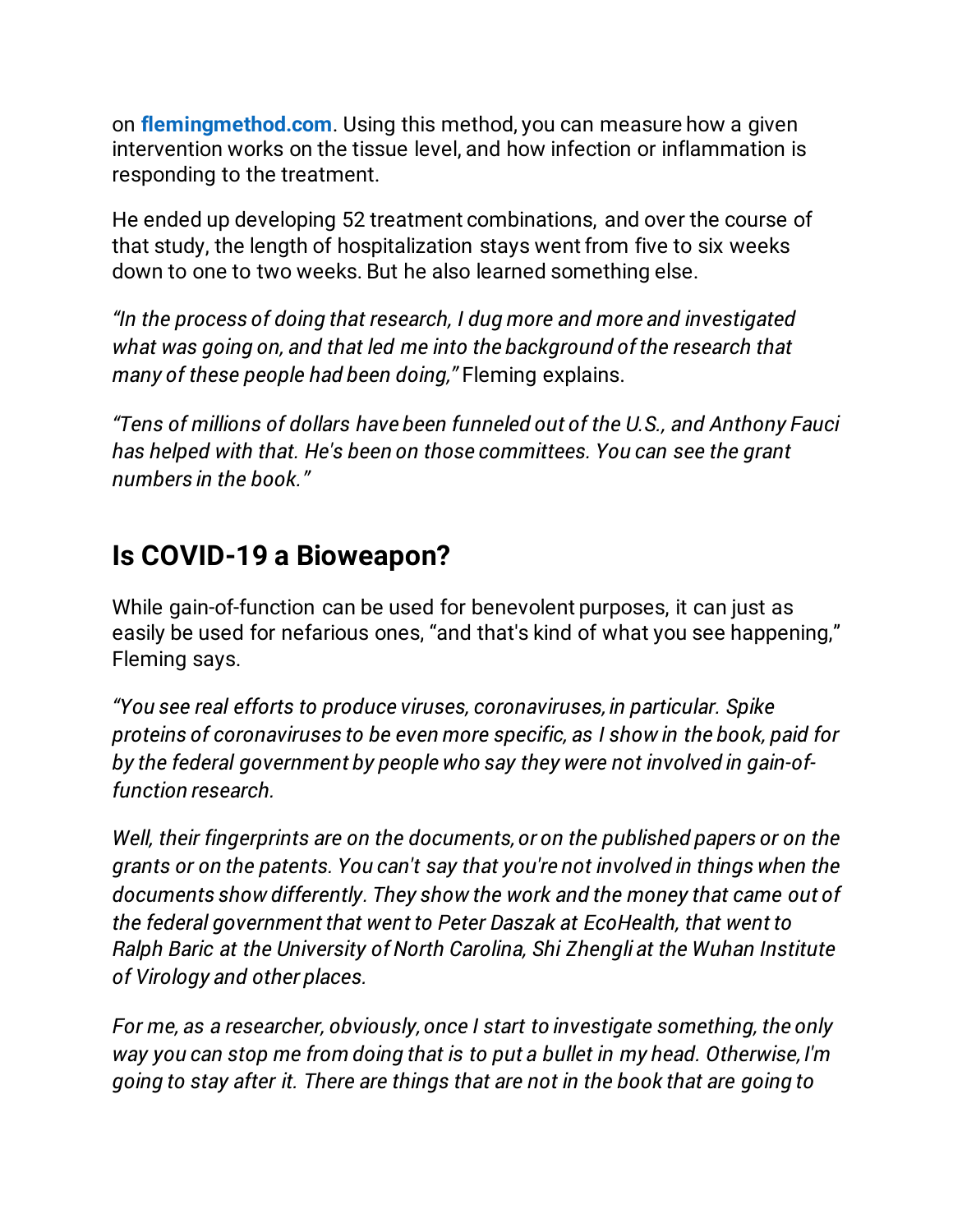*come out in international criminal court, things I'm saving for that, because this virus is, by definition, a biological weapon.*

*It violates the biological weapons convention treaty. You just have to look at the definitions. It provides nothing useful to humanity. It's dangerous. When Fort Detrick is involved and the Department of Defense is involved … and you see these monies and you see the people that are involved, you realize that … the United States was playing China, China was playing the United States, and you saw who got caught in between. And they're still playing the game.*

*For lack of a better term, this book is an indictment. That's now my attorney hat going on saying that I have provided in this book evidence that I would take to a grand jury … I'm not somebody who is going to give up on having these people dealt with, because all the freedoms that we have lost, and the rights that we have lost as individuals, not to mention just the numbers of people who have died.*

*My argument is … the reason why they died is because they didn't get treatment for the inflammation and the blood clotting that I and other doctors have shown works. The ultimate argument is that you can't kill somebody more than dead … they can't do worse than kill the patient. And we've already seen what doing nothing does. It kills the patient.*

*At no other time in American history have doctors looked at patients and said, 'We can't do anything for you. Go home and come back when you get sicker.' We have always treated people with breathing problems with medications for breathing problems. We've always treated people with clotting problems with medicines to stop the clotting.*

*And so, the reason why this is so critical to understand is because the same people who were involved in the funding of this bioweapon are the same people who have interfered with doctors providing treatment to patients, and the same people who have been involved in the development of these vaccines."*

While Fleming carefully lays out the evidence in his book, he leaves it up to you, the reader, to decide whether SARS-CoV-2 is a bioweapon or not. However, he says, if you do come to that conclusion (and he believes you will once you've seen the evidence), "then you have to recognize that the vaccines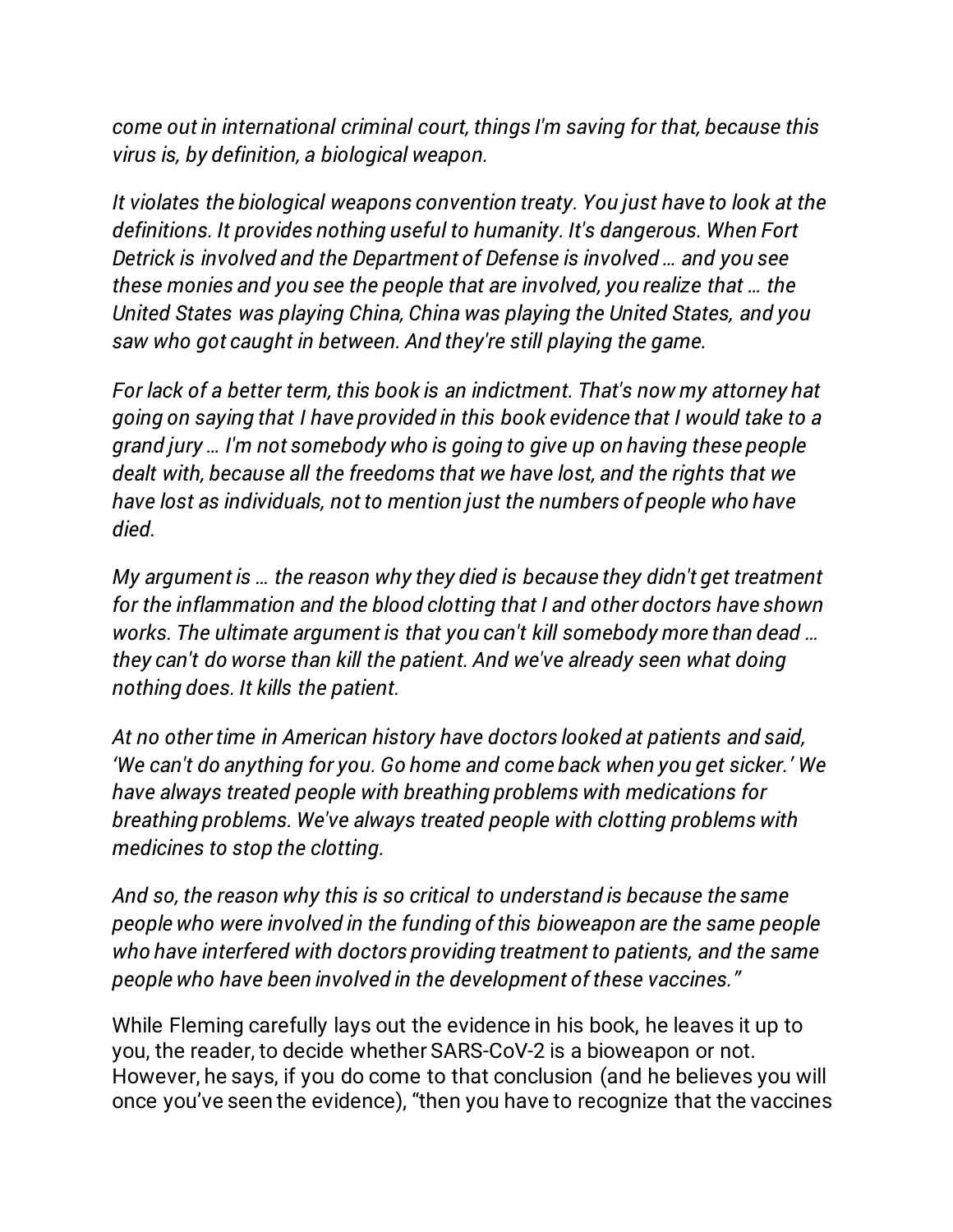are nothing more than the genetic reproduction of that bioweapon." Hence, the COVID shots are bioweapons too.

#### **Warning to Medical Professionals**

If you are a doctor, nurse, pharmacist or other health professional administering these COVID shots, you may be wise to reconsider your participation in this scheme. A significant problem is there's no way to provide or obtain informed consent. As noted by Fleming:

*"If you're injecting someone with these drug vaccine biologics, you are injecting them with something that you cannot possibly give them informed consent for, which means you're violating your Hippocratic Oath, you're violating the International Covenant on Civil and Political Rights Treaty, you're violating the Nuremberg Code, you're violating the Declaration of Helsinki.*

*It's right across the board. It's not even something that you can pretend doesn't happen anymore. It's just in everybody's faces. And you can see that the powers that be are so stressed out right now that they are cajoling and coercing and manipulating and attacking. My friends in Italy tell me that vaccinated people are behaving in the same way that they did during World War II towards the Jews and the intellectuals.*

*And let's remember, the first people Hitler put in concentration camps weren't the Jews. The first people were the intellectuals, because if you take the intellectuals and the doctors off the street, if you stop people from talking, you can control the people.*

*So, the pressure being put on the medical community in this country and in countries around the world to simply go along is nothing more than the equivalent of what Adolf Hitler and the SS did during World War II when they rounded up the intellectuals. One [thing] will lead to the next and there's nothing about this that has been a successful campaign to control an infectious virus …*

*All you have to do is read the emergency use authorization documents. I'm just stunned at how many people have not read these. I'm stunned at physicians not having read these."*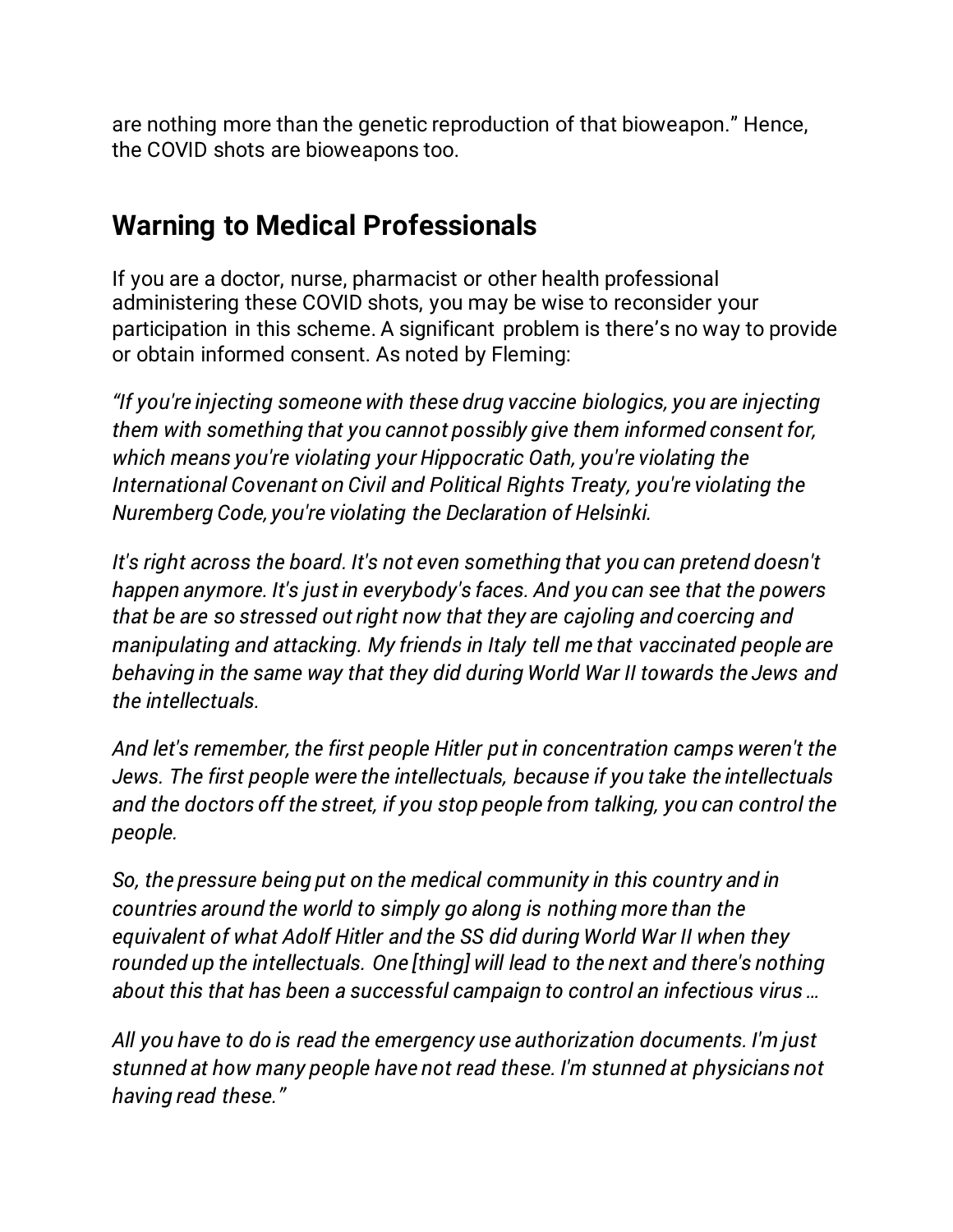On flemingmethod.com, you can find several **[video presentations and](https://www.flemingmethod.com/select-videos)  [PDFs](https://www.flemingmethod.com/select-videos)** where Fleming goes through the emergency use authorization documents. With that data in hand, Fleming suggests asking yourself some fundamental scientific questions, such as: "Is there any statistical difference in the number of people who developed COVID-19 or died among the vaccinated compared to the unvaccinated?"

The answer provided in the documents is no. There is no statistical difference between the two groups. The vaccines do not statistically reduce COVID-19 infection or death thereof. There are fewer cases in absolute numbers, but statistically there's no difference. Add to that the risk of side effects. If you take the shot, you risk developing inflammation and blood clotting.

The same people that were involved in the funding of this bioweapon are the same people that have interfered with doctors providing treatment to patients, and the same people that have been involved in the development of these vaccines. ~ Dr. Richard Fleming

As noted above, coerced administration of these shots violate any number of laws. Fleming also cites supreme court rulings in which the court ruled people have the right to choose their own health care.

*"Rochin versus California had to do with an individual who was forced to undergo emetic medications to force him to vomit, to bring up things in his stomach. The Supreme Court said, 'You do not have a right to force this medication on people.'*

*Griswold versus Connecticut showed that the U.S. government cannot take away the personal rights of health care in individuals unless there's some type of compelling and substantial reason, and then it has to be put into law. It can't come out of the executive branch.*

*Cruzan versus Director of Missouri Department of Health in 1990, specifically stated that patients have a right to refuse any treatment. You cannot force treatment on people. Well, this is forced treatment. This is coerced treatment.*

*And Doe v. Rumsfeld proved in 2004 that investigational drugs could not be forced upon people unless there is a presidential waiver or informed consent. Well, here's the kicker on presidential waiver, which is what they're going to go to.*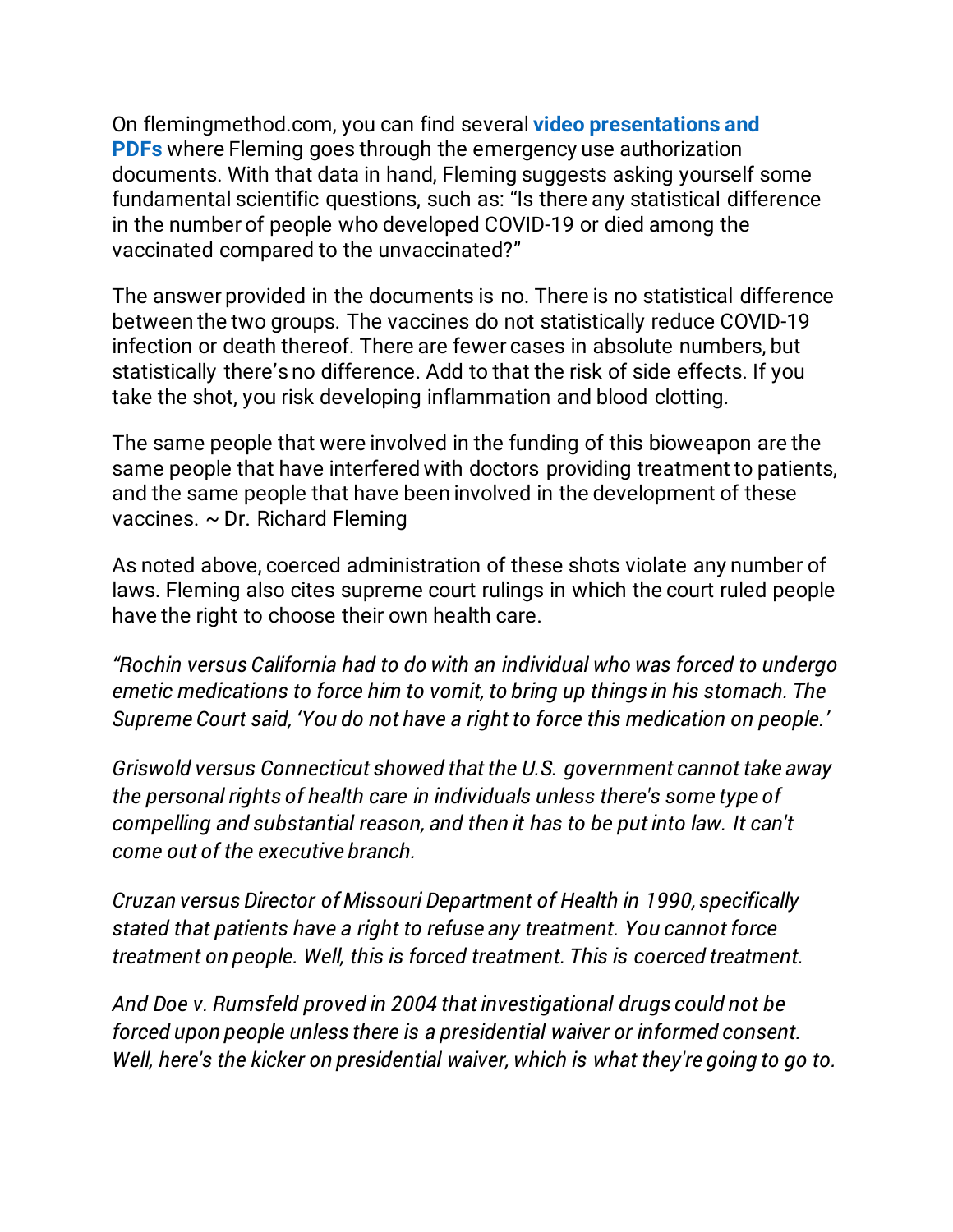*Anybody who takes an oath of office — the president of the United States, senators, representatives to Congress, governors, police officers, judges, lawyers, administrative officials — cannot violate the U.S. Constitution. If they do, they've committed treason, by definition.*

*In the U.S. Constitution, it states that Treaty Law and the Constitution and statutes are the supreme law of the land. The International Covenant on Civil and Political Rights specifically states that you cannot force people to take a drug; that they have to have informed consent, and that animal research has to have been done beforehand to prove it's safe.*

*So, if a president, including this one, issues an order that this is a mandate and is required, then he is violating the U.S. Constitution by violating Treaty and therefore has committed treason.*

*It's not only an impeachable offense, it is punishable by death because that's [the punishment for] treason. You can't force U.S. citizens to undergo forced experimentation.*

*And you can't get around that by doing something cute like having the FDA say, 'Whoa, well, we've now approved it, OK?' Because the Supreme Court has already ruled that you cannot force people to take a treatment and the only party that can change that is the Supreme Court."*

#### **Moderna Has Been Aware of Risks for Years**

You've probably heard that the mRNA in the COVID shots are designed to stay right around the injection site. However, Fleming points out that Moderna knew this wasn't the case, as they published research in 2017 showing a lipid nanoparticle vaccine for influenza ended up in the brain, bone marrow, liver, spleen and just about everywhere else in the bodies of the test animals.

*"So, for people to come up now and say, 'Gosh, golly gee whiz, we just didn't expect that' is a little disingenuous,"* Fleming says. *"And I think you have to ask yourself, why does the cardiologist know about the 2017 paper but the people responsible for the technology claim they don't?*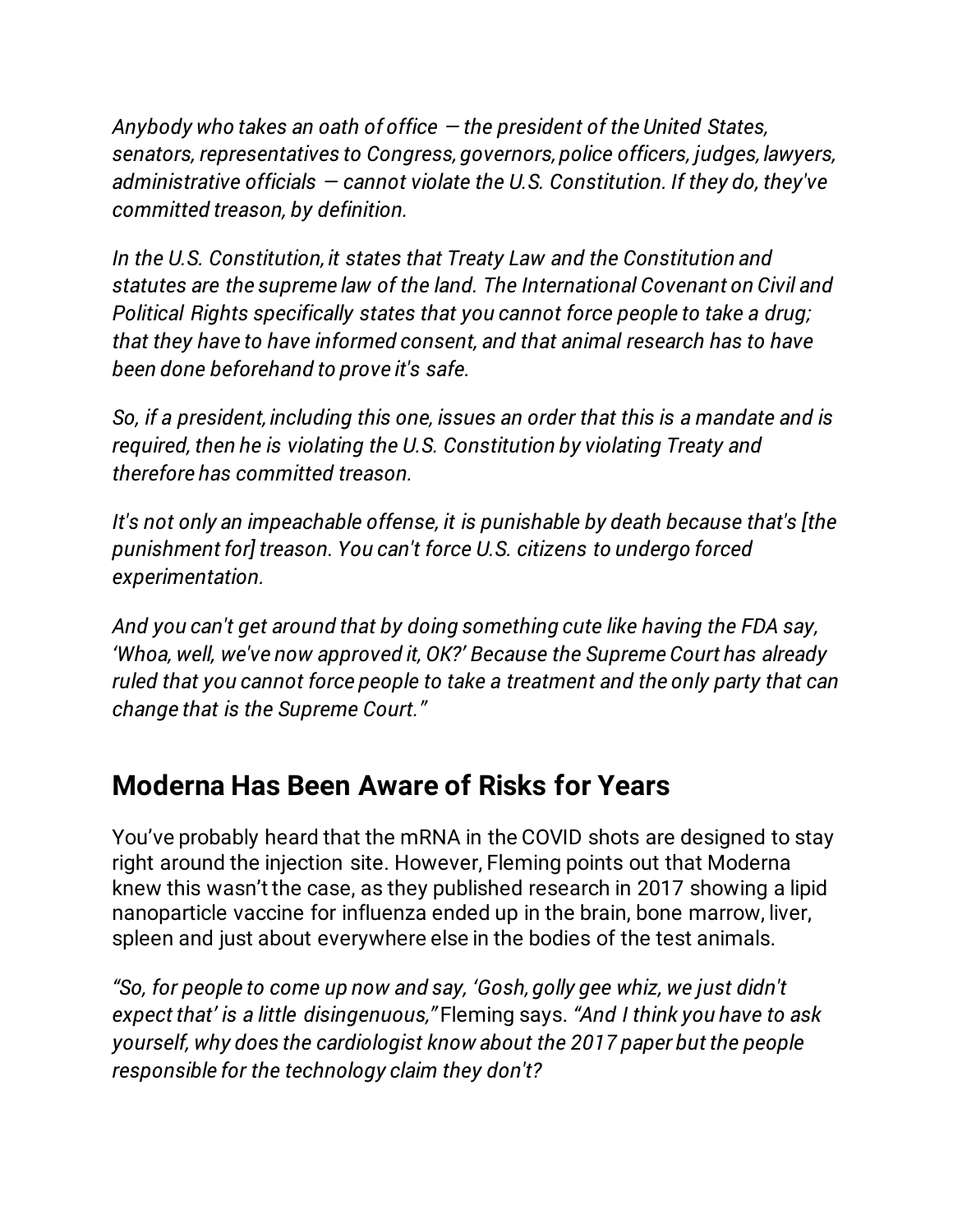*And so, what you see are normal healthy people responding to a massive production of spike proteins and healthy people should make a massive immune response. What does that immune response do? It produces inflammation and blood clotting, and then the spike proteins go across the blood-brain barrier and cause prion diseases just like what's been shown in humanized mice and rhesus macaque models.*

*I'm willing to bet that the people who made this gain-of-function virus already knew that, because one of the things that had the government and Big Pharma coming after me in the 1990s [and] early 2000s was the fact that the research I was doing in dietary and inflammatory disease had the same Neu-5-Ac raft receptor that the glycoprotein 120 of HIV — which Shi Zhengli put [into the virus] in 2004 — attaches to.*

*So, the people that were doing this were paralleling my research … It turns out that that information is critical for getting this virus to be able to attach and to infect people like it's doing. So, it's interesting how you can be minding your own business and doing really good research, trying to answer some questions, and it might just expose the people that are doing nefarious things."*

### **What You Can Do if Your Job Mandates the Jab**

Flemingmethod.com is a real treasure trove of information that you can surf through. There, you'll also find sample documents for **[medical, religious, legal](https://www.flemingmethod.com/exemptions)  [and Constitutional exemptions to vaccination](https://www.flemingmethod.com/exemptions)** that you can present to your employer, educational institution or anyone else trying to bully you into taking an experimental COVID shot.

He also has **[fliers you can print out](https://www.flemingmethod.com/fliers)** and distribute that lay out your U.S. Constitutional and statutory rights as a citizen, as well as petitions for the President of the United States, Senate, House of Representatives and state governors, calling on them to investigate those responsible for this gain-offunction bioweapon. You can find all of those petitions under the "Actions" tab at the top right corner. Fleming also encourages people to take legal action.

*"I'm working with a number of attorneys to file suits in [the U.S.], [and I'm] one of the experts in the International Court and Italian courts for suits being filed for*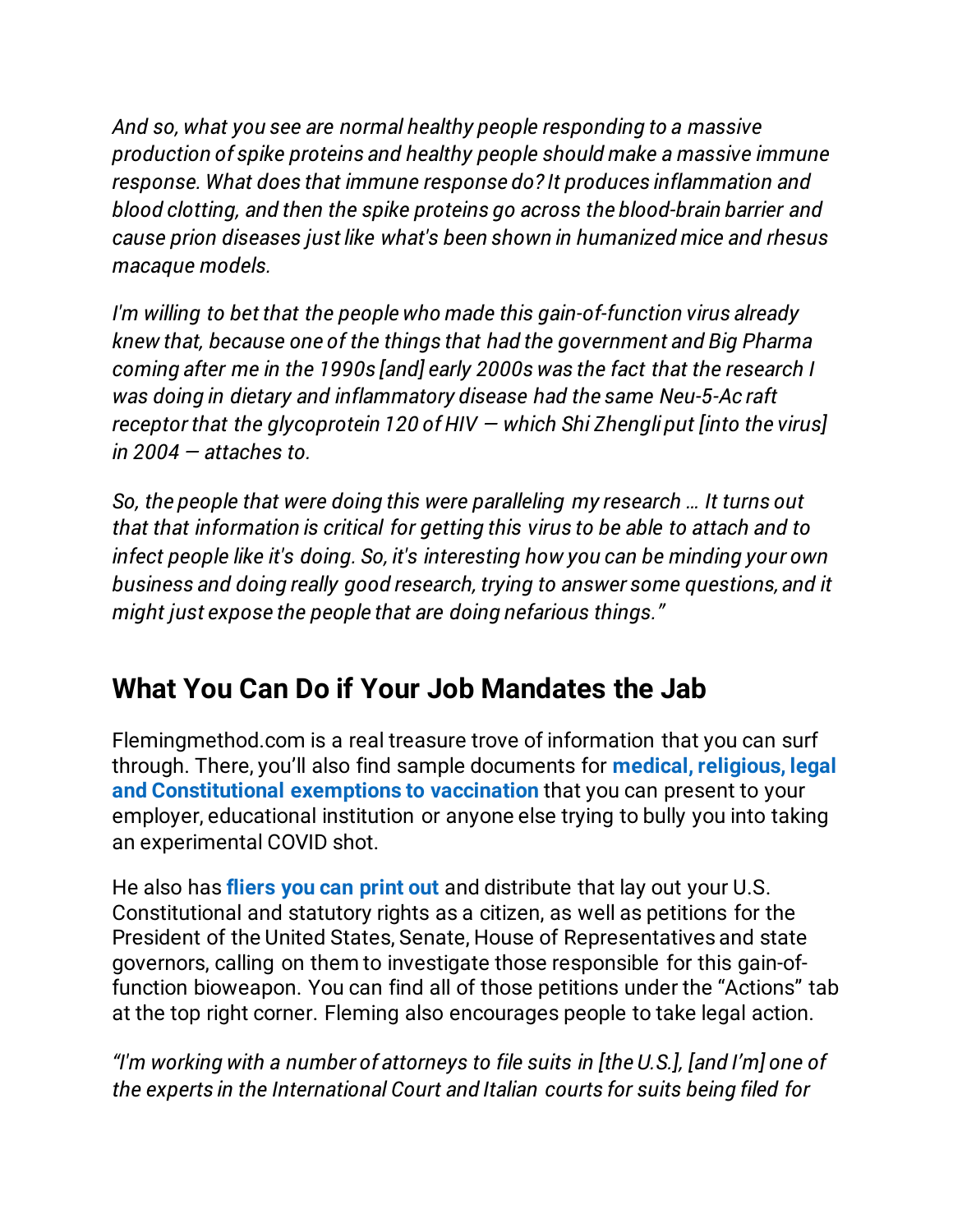*crimes against humanity. So, the bottom line answer to this is going to be everybody deciding that they need to take action and [hold those responsible] accountable. And yes, this may mean you lose your job …*

*You have to look at this, at this point in time, and ask yourself what type of world are you leaving your children and your grandchildren? This is never about you. This is never about me. This is about the children and the grandchildren.*

*Whatever we leave them, they're going to essentially be stuck with it. If we abandon them — and the founding fathers did not abandon us — then we are responsible for allowing this to happen. It's on us, so there's no easy way … If you ever wondered what you would have done in 1930s Germany, today, you know."*

#### **Cases Filed With International Criminal Court**

According to Fleming, Italian lawyers have already filed a case in Italian Federal Courts and plan to file with the International Criminal Court (ICC) in The Hague. Attorneys from six different countries are also putting together a joint case. While the U.S. did not ratify the ICC, American citizens can still be held accountable in the ICC.

Laws and statutes being relied upon include the Biological Weapons Convention treaty, the Nuremberg Code, the Declaration of Helsinki and the International Covenant on Civil and Political Rights. It's now up to the ICC to decide what it wants to do, and when.

*"It doesn't really matter how long this takes or to whom this has to go. I'm a firm believer that there are enough good, honest people on this planet that if the people communicate and work together, the tide on this can and will be turned,"* Fleming says.

*"It's the same story all over the world. All the people that I've talked to in the different countries that I've been working with have the same feeling. They're coerced. Their citizens are being bribed, which, as a side note, anytime the government has to bribe the people to do it, you have to say, 'If it was really a good idea, why would you have to bribe me? I would be lining up for it.'*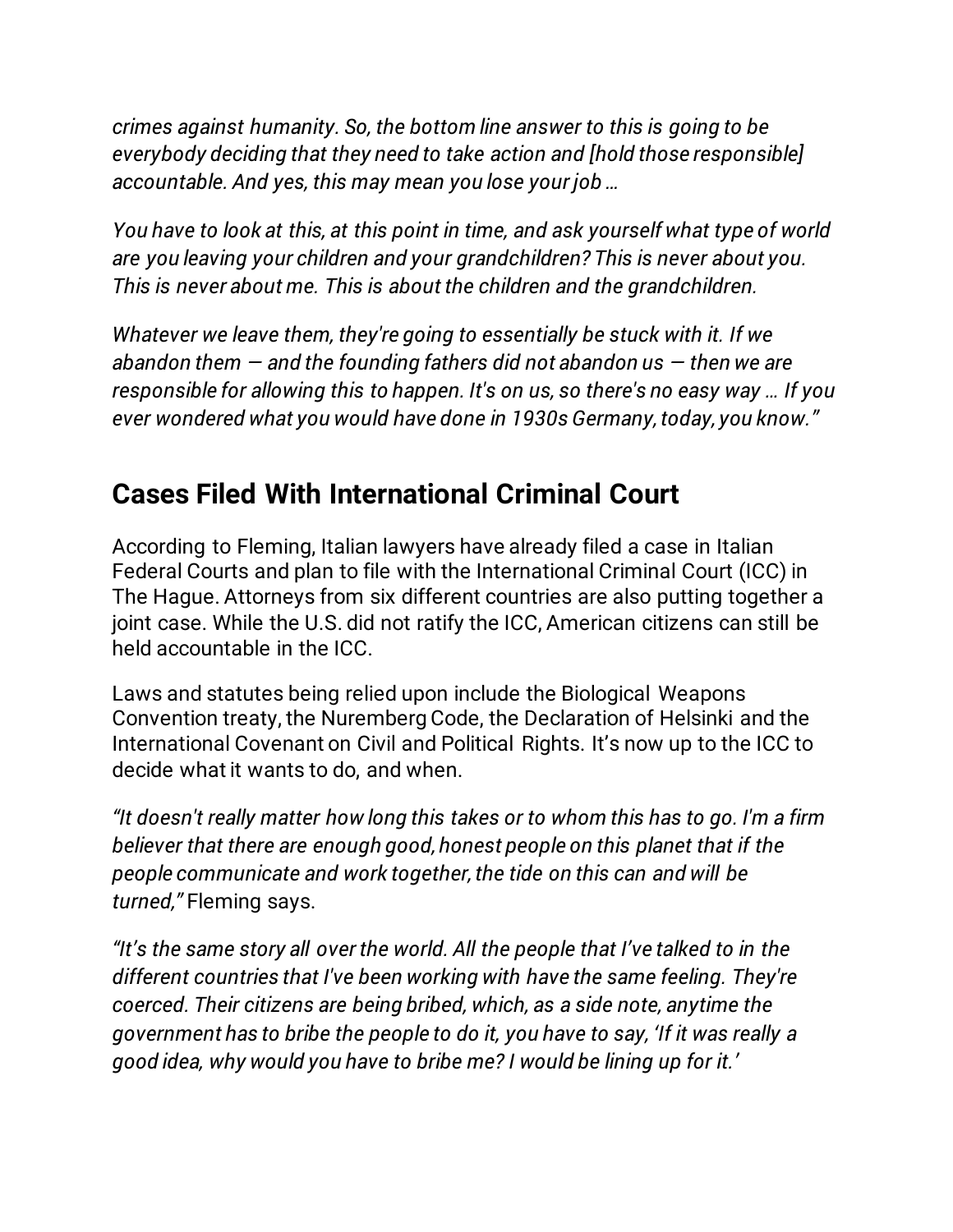*I'm the ultimate, I think, research scientist. After 53 years, I really feel very strongly about being a scientist physician. And I am incredibly offended when Anthony Fauci says he is science, because he's not …*

*If these 'vaccines' actually worked and there was scientific evidence, I'd be on here telling you to take it. What you're hearing me tell you is, 'Don't take it.' These things are biological weapons. They're nothing more than a genetic code of a biological weapon that was made, that was paid for, and put together by nefarious people … I'm not anti-vaccine. I'm anti-stupid."*

#### **We're Battling the Biggest Propaganda Campaign in History**

In closing, Fleming says:

*"One of the things I do want to make a comment on now is for the people who have not been vaccinated. When you're looking at people who have been vaccinated, step back for just a moment and recognize that many of those people got vaccinated because they were told that this was the only way to protect the people that they loved.*

*What we need to do is have the intelligence and the compassion necessary to look at those individuals and say, 'I get it. No judgment.' If there's a shedding problem or something like that that you're dealing with, there are treatments available that you can look at. I put those on the website, too.*

*But come together and support those people, because they were just doing what they thought was right. Many of them are scared, and they have been made so scared. By the way, what type of country, what type of world, spends so much effort frightening the blazes out of its citizens? That says something."*

Indeed, this is undoubtedly the most effective propaganda campaign in the history of humanity, and it's hard to blame someone for cracking under that type of a coordinated assault. The good news is that common sense has not entirely died yet. Fleming says: